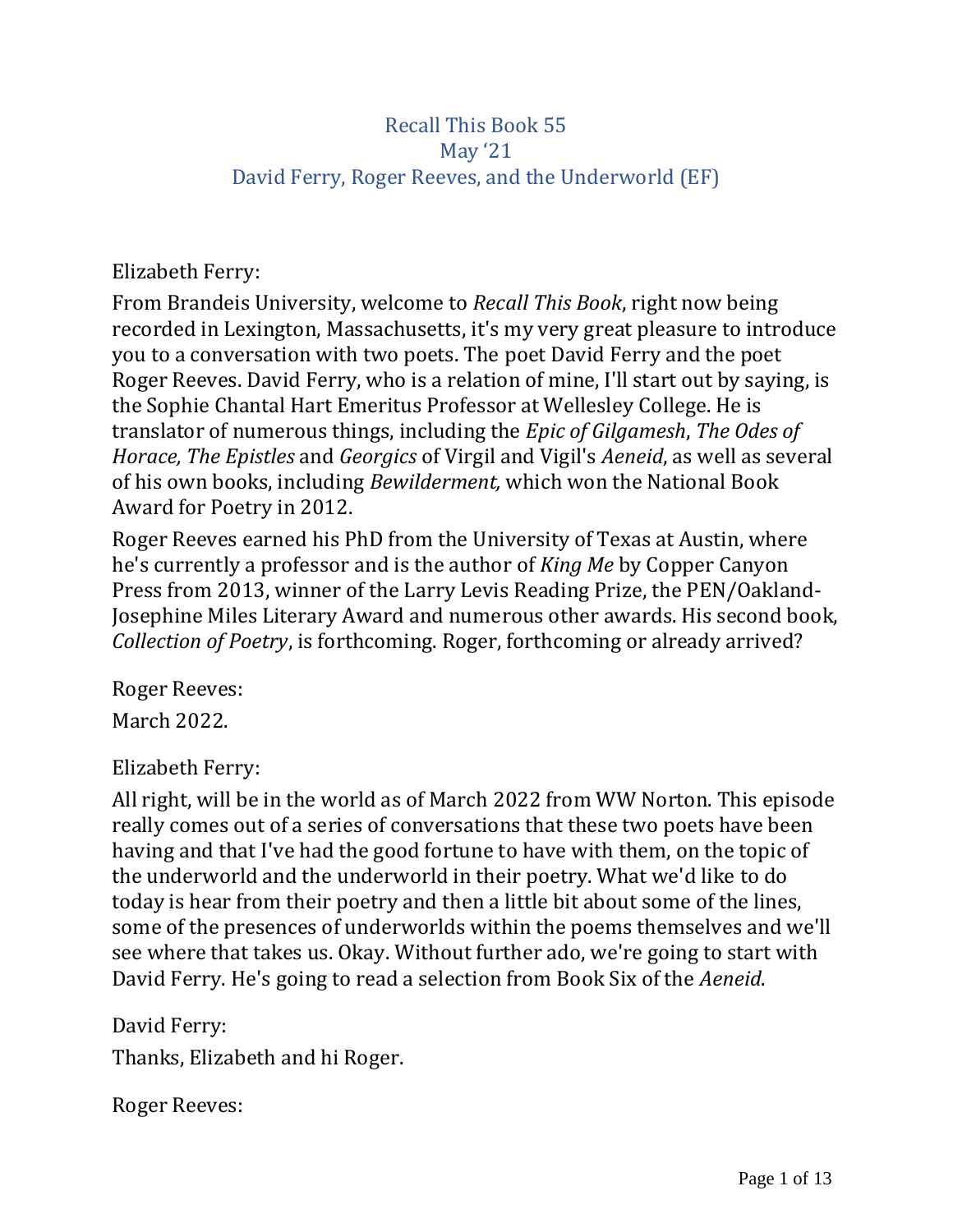# Hey David.

### David Ferry:

I want to start with a passage from Virgil's Aeneid. It's a passage where Aeneas is entering the underworld seeking the shade of his father, Anchises, in order to have Anchises tell him what is going to happen in the adventure and mission of founding Rome to replace the Troy they have lost. He's entering the underworld with his Sibyl and he's scared to death about what's going to happen. I think that fright is in all the measures of what I'm just going to read.

#### David Ferry:

You Gods who rule the kingdoms of the spirits You tongueless shades, you Phlegethon and Chaos! You silent, spreading regions of the dark! By the favor of the gods may I, unharmed, Be teller of the things that I have heard, And what is wrapped in the darkness here below!

The verse is iambic pentameter with many anapestic variations.

In the lonely gloom of night, two figures walk Through the empty rooms of Dis's empty kingdom As if upon a path beneath the uncertain Meager light of moon, almost not there. At a time when Jupiter has hidden the sky In darkness and black night has taken away From all things all the colors that they had. Just at the innermost end of the entrance court, Just at the place where Orcus' jaws are open, there's Grief. There's unrelenting Cares, where they Have placed their beds. There's ashen faced Disease, Sad Age, there's Fear, there's Hunger, begetter of crime. There's Death and his brother Sleep and guilty Desires.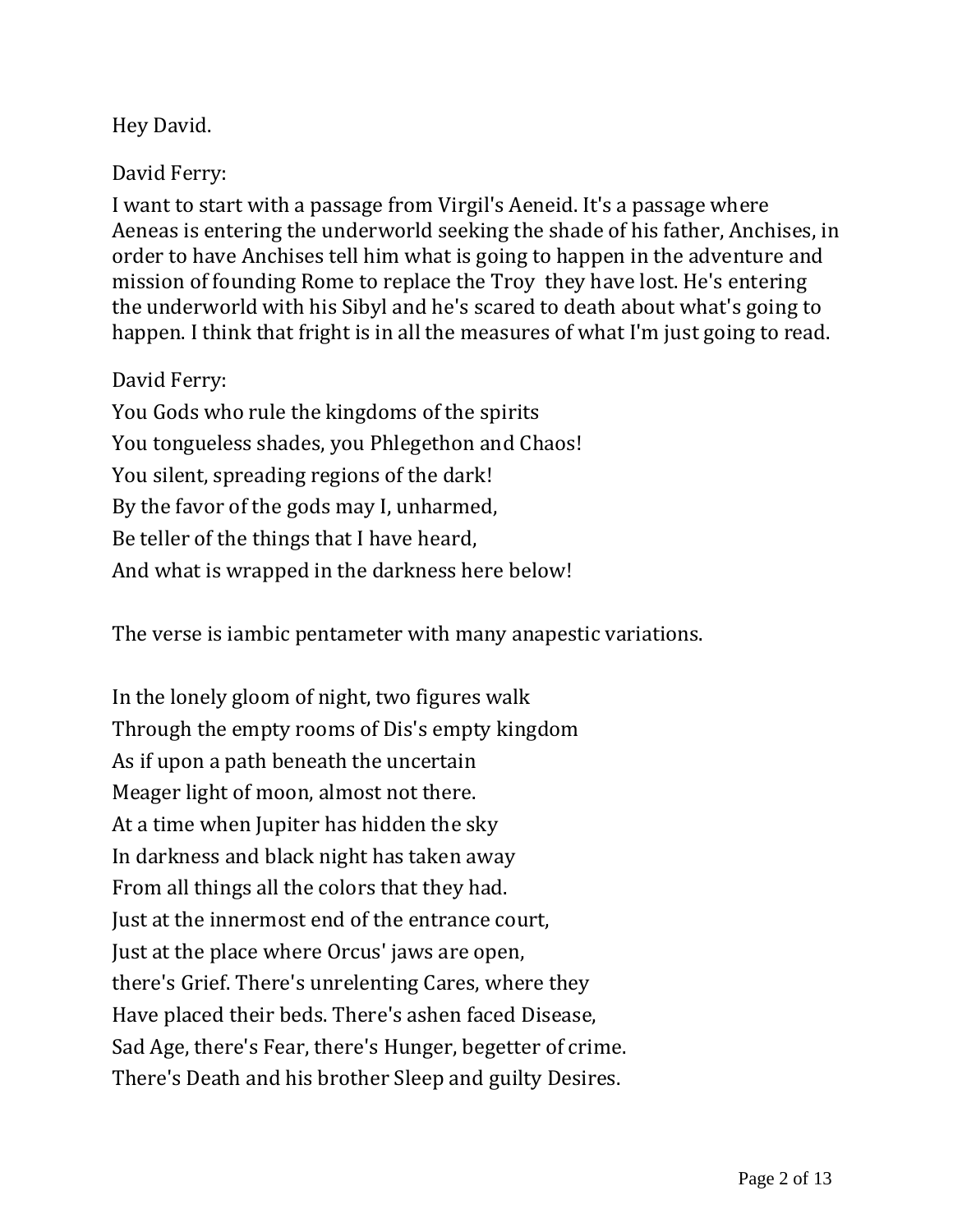On the other side of the open door, There's War, dealer of death. And there the iron Cells of the furies and insane Discord with bloody ribbons in her snaky hair. In the midst, there is an enormous shadowy elm tree, Spreading its arms and false dreams, clinging under Every single leaf of its foliage, So men say, and also many forms Of monstrous creatures, centaurs stabled at The thresholds there, and biform Scyllas and Briareus, hundred-handed, fifty-headed And the striding, hissing beast of Learnean and, The Chimaera breathing fire, and Harpies, Gorgons And he, the three bodied shade, Aeneas trembling, Terrified at the sight, unsheathes his sword And turns its edge against them and he would, Had not his sage companion told him that these Were bodiless, empty images of life, Have slashed at the fleeing shadows with his sword.

#### David Ferry:

In a way, it's like in these lines a description of just nighttime. Jupiter hides. For us at night time the underworld itself seeps into our dreams and is there. He's descending into hell, yes, literally and rightly, but also he's descending in the way that nighttime comes and he encounters the whole conditions of vulnerable human life at that age, grief, cares, hunger, destitution, the failures of individuals and of societies, and so on. As I hear it in the lines, "There is grief." Then it says, as if they're looking at another place, "There is unrelenting cares where they have placed their beds. There is ashen faced disease." With each there, it's them experiencing yet another image and so on too. Virgil's opportunity to talk about Aeneas' knowledge that the culture that he's trying to replace with the culture of Rome, of the culture that followed Troy, was a place full of cares, full of death, full of age, full of desires. Rome is going to be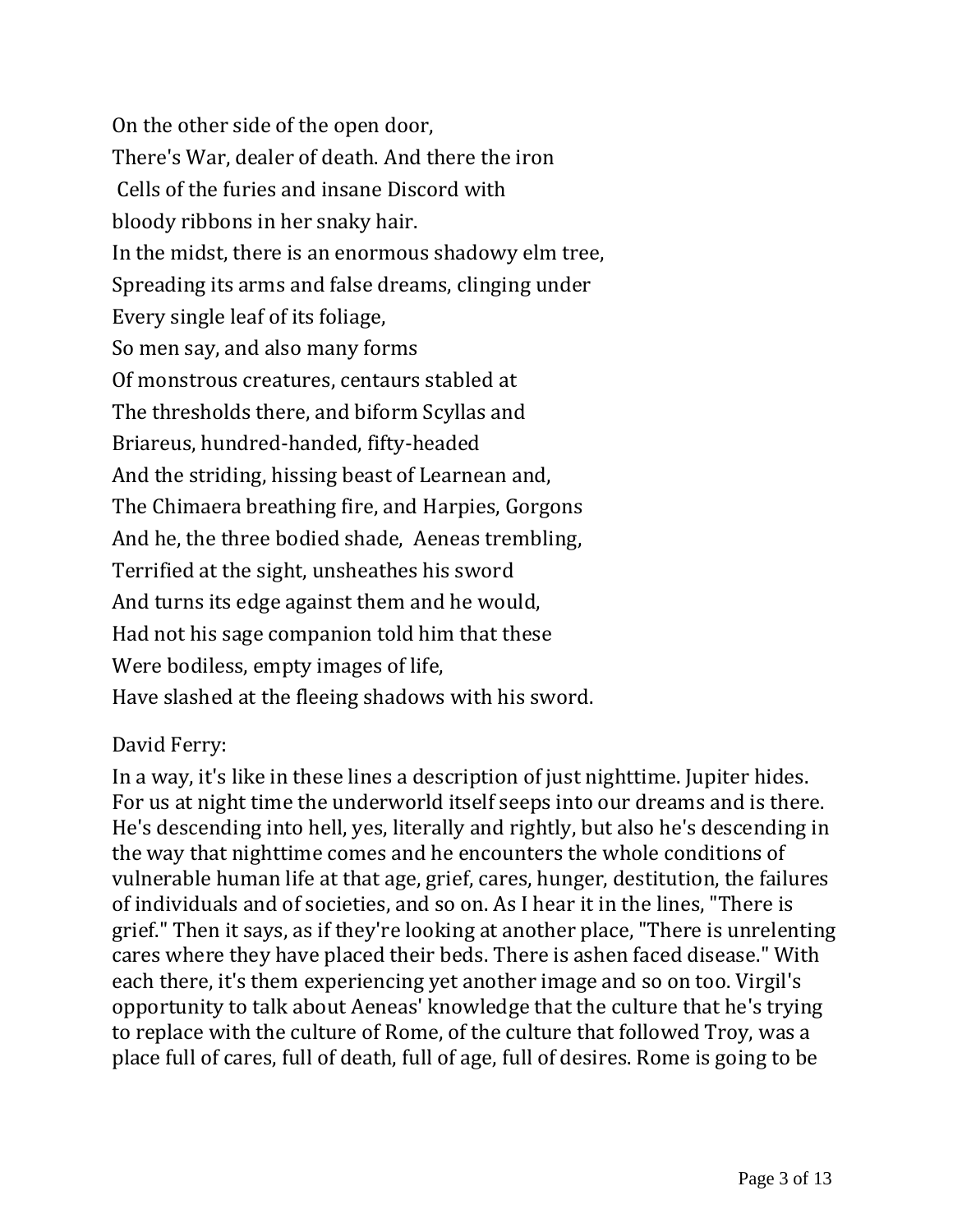like that too. It makes the desire to found the great culture of Rome know about itself already and its vulnerability.

### Roger Reeves:

It's so interesting because when I hear this particular moment in this section, in section six, I can't help think about how the Lyric tradition comes out of this moment, this sort of moment with that deictic there. That sort of deictic-ness. I'm thinking about Jonathan Culler's Theory of the Lyric and other things I've read about how the epic, there are moments that we can think about the lyric tradition. The epic was the, that was like legit poetry. Right? The lyric was kind of like this bastard, to the side form that wasn't really a form yet. To me, there's this moment where that listing that occurs, that cataloging, the cataloging feels for me to be quite, it sort of feels like a departure. Even though it's describing what they're seeing, it sort of takes over and almost itself becomes-

### Elizabeth Ferry:

You mean the cataloging of grief and hunger and-

#### Roger Reeves:

Disease. It almost overwhelms the poem. It becomes this thing. It's a list, it's part of what they're seeing but it also has this sort of, something else is occurring, and the type of singing of that type of grief that to me feels very lyric, feels like, *oh this is the harbinger to the lyric* and to the possibility of the lyric utterance.

#### Elizabeth Ferry:

Okay. Well the, "There's grief and there's this" it's very theatrical, right? It's kind of like setting the stage.

#### Roger Reeves:

Well it reminds me of Dante in that moment in *The Inferno*. I see this, it's funny because I see it in Dante, I see it in Virgil and I even see it in hip-hop, which is this moment where the speaker, the poet is like, okay I'm a poet, I'm letting you all know, and I've been called to do this great thing. I've been called to reveal. I think about when Dante, he sees the poets, the dead poets, and they're like "You are one like us, come over here." And he's like *oh, I'm a great poet*. He in that moment sort of puts himself in the realm of the great poets. So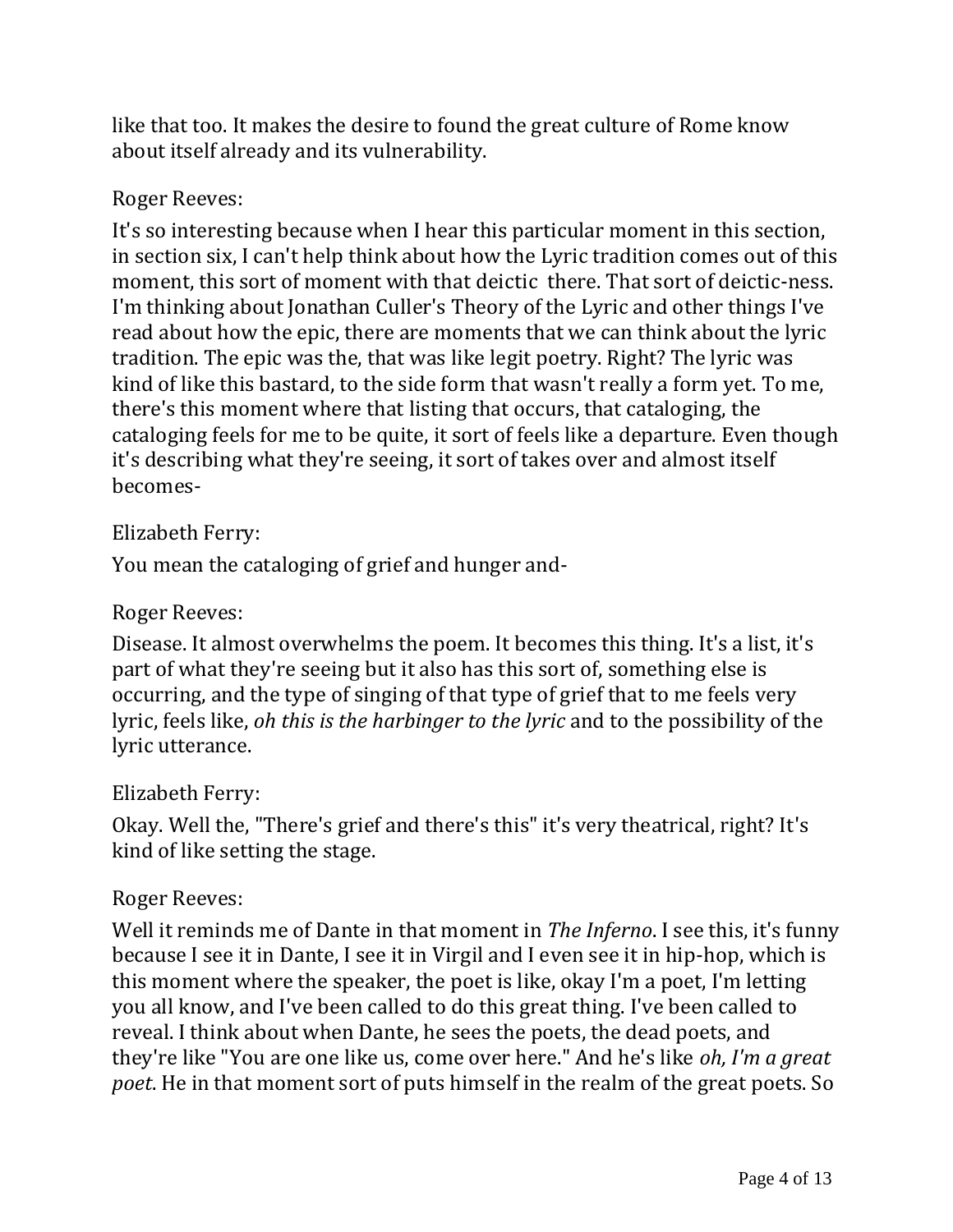there's a way in which it's like in hip-hop when rappers will be like, "I'm the best." Right?

Elizabeth Ferry:

I think that genealogy, Roger, you're tracing is great though with the kind of ... It's almost like I've got the mic now, right?

Roger Reeves: Exactly, exactly.

Elizabeth Ferry:

So dad, would you like to now read "Resemblance"?

### David Ferry:

Sure. Let me go to it. This is a poem of mine from my book *Bewilderment.* Wait a minute. The poem is called "Resemblance." It comes from a really uncanny experience I had with my family. My father's family had a burial plot in a cemetery in West Orange, New Jersey. I grew up in Maplewood nearby. I went down after the death of my parents to take their ashes down to this graveyard and give them an honorable burial there. Then I badly needed to go get lunch and get a drink and recover from that sad experience. I went into a restaurant nearby on Central Avenue and there, I swear to god, there sitting at a table with some other figures was what looked identically like my father. He was sitting with some other people. People remark on this kind of experience of resemblance, especially when you're thinking of your dead beloveds or your dead relatives and so on.

It was my father in that restaurant on Central Avenue in Orange, New Jersey where I stopped for lunch and a drink, after coming away from visiting, after many years had passed, the place to which I'd brought my father's ashes and the ashes of my mother, and where my father's grandparents, parents, brothers had been buried, and others of the family, all together.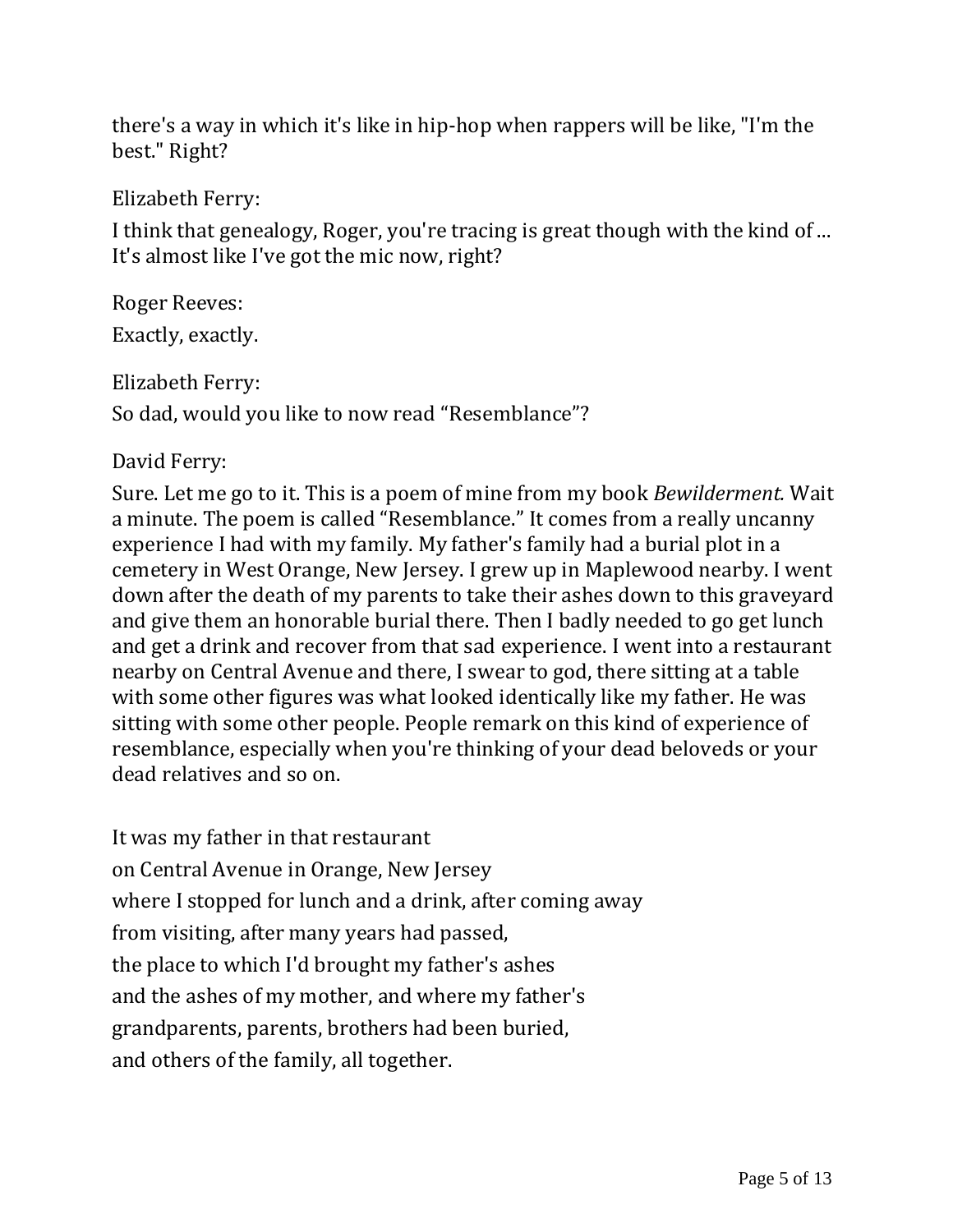The atmosphere was smoky and there was a vague struggling transaction going on between the bright daylight of the busy street outside, and the somewhat dirty light of the unwashed ceiling globes of the restaurant I was in. He was having lunch. I couldn't see what he was having but he seemed to be eating, maybe without noticing whatever it was he may have been eating. He seemed to be listening to a conversation with two or three others—Shades of the Dead, come back from where they were to when they went away? Or maybe those others weren't speaking at all? Maybe it was a dumb show, put on for my benefit?

It was the eerie persistence of his not seeming to notice that I was there watching him from my table across the room. It was also the sense of his being included in the conversation around him and yet not. Though this in life had been familiar to me, no great change from what had been there before, even in my sense that I, across the room, was excluded, which went along with my sense of him when he was alive, that he often didn't feel included in the scene and talk around him and his isolation itself excluded others.

Where were we in that restaurant that day? Had I gone down into the world of the dead? Were those other people really Shades of the Dead? We expect that if they came back they would come back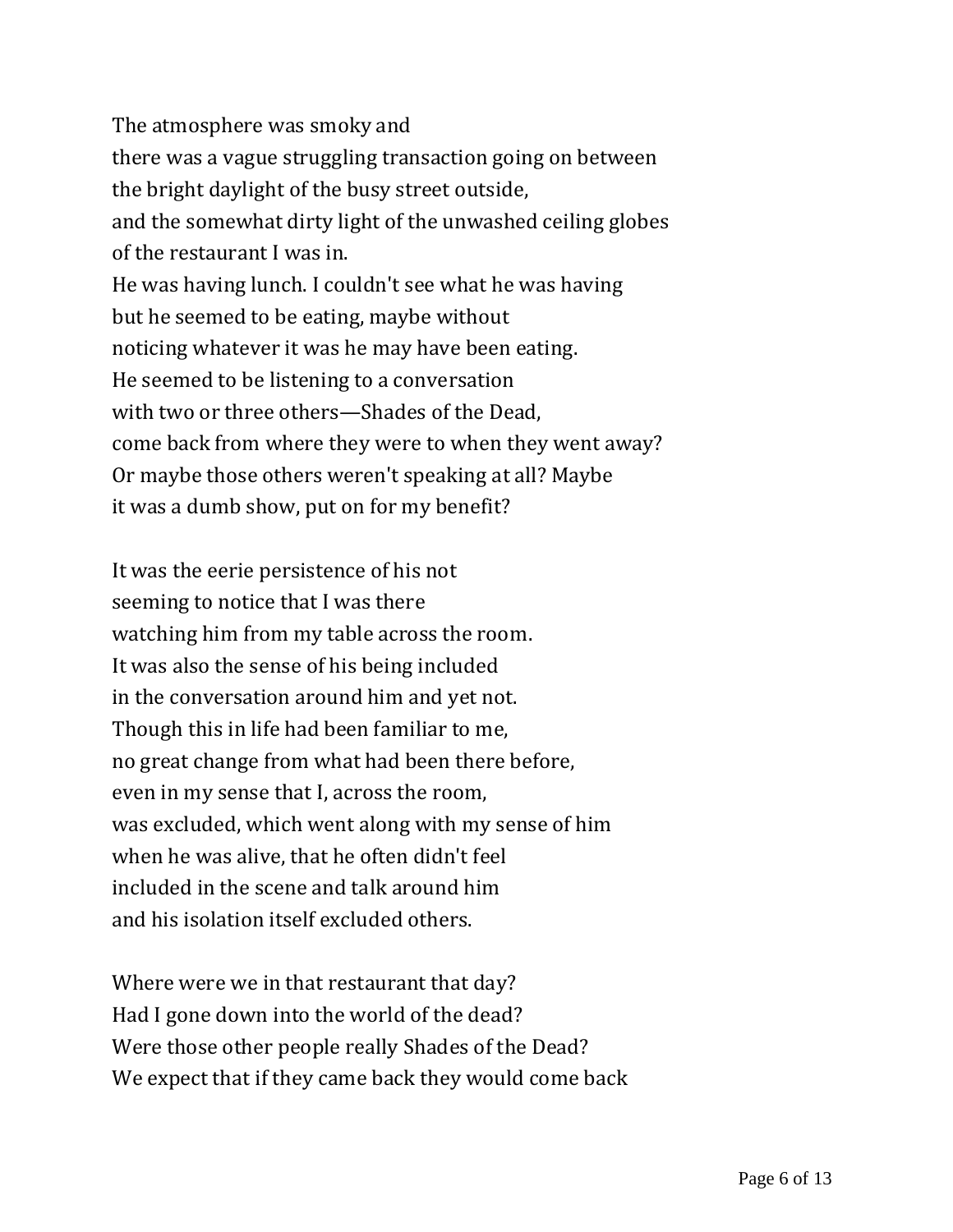to impart some knowledge of what it was they had learned. Or if this was indeed, Down There, then they down there would reveal to us who visit them in a purified language some truth in our condition of being alive qe are unable to know. Their tongues are ashes when they'd speak to us.

Unable to know is a condition I've lived in all my life. A poverty of imagination about the life of another human being. This is, I think, the case with everyone. Is it because there's a silence that we are, all of us, *forbidden to* cross, not only the silence that divides the dead from the living but, antecedent to that, is it the silence there is between the living and the living, unable to reach across that silence through the baffling light there always is between us? Among the living, the body can do so sometimes, but the mind, constricted, is inhibited by ancestral knowledge of final separation holds back, unable to complete what it wanted to say.

What is your name that I can call you by?

Virgil said when Eurydice died again, "there was still so much to say" that had not been said even before her first death from which he had vainly attempted with his singing, to rescue her.

That is what, in the other passage, I think from the Aeneid, that he goes down into the underworld to find out what it's like down there. It's not a special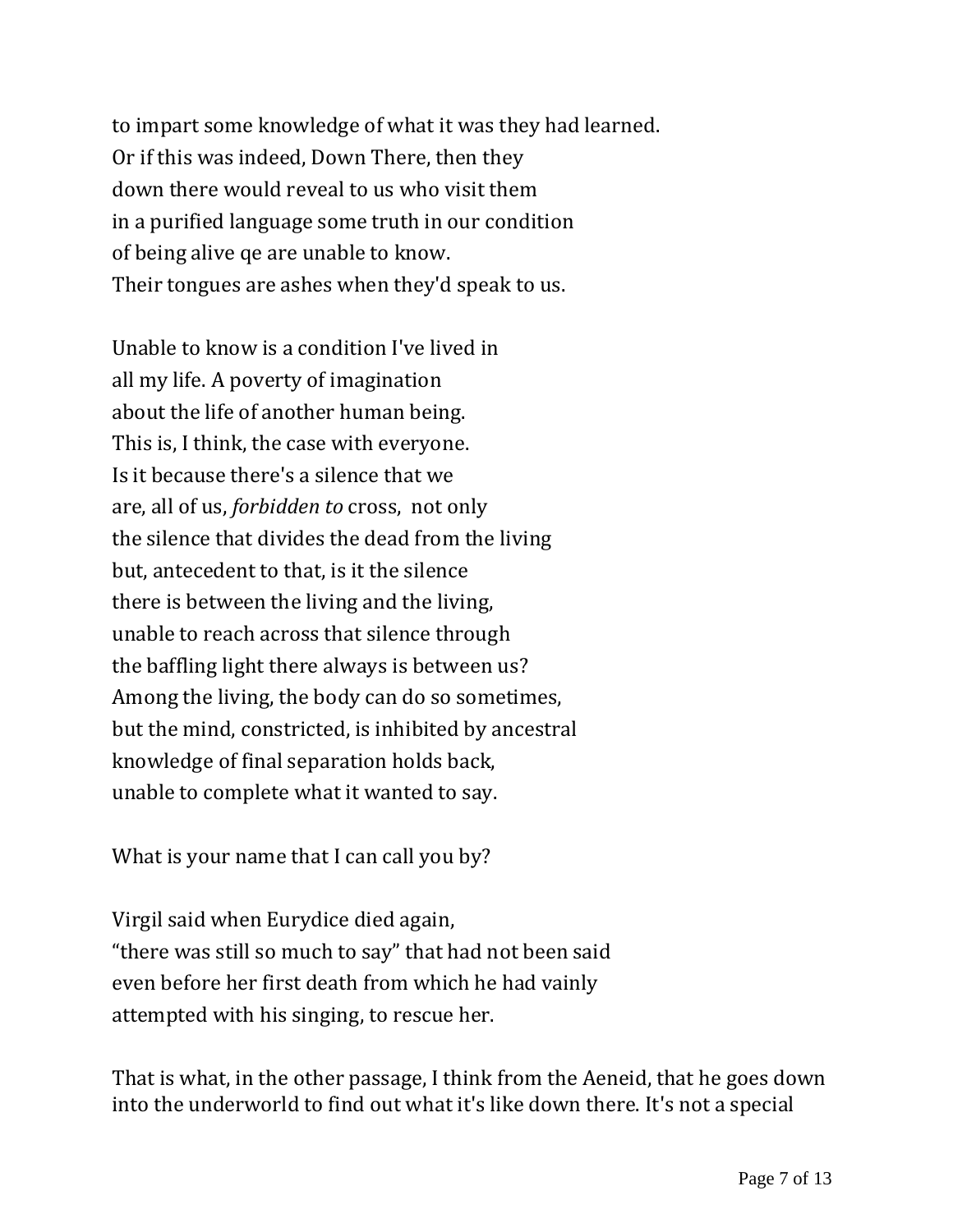instance. He finds the conditions of a culture, that age, fear, war, wasting away, and so on. This is also the great accomplishment of the culture he's endeavoring to preserve in the *Aeneid* and going to Rome.

## Roger Reeves:

And there's a corollary in your poem in that same way in that you have the dead come back and you say "We expect that if they came back, they would come back to impart some knowledge of what it was they had learned." Right? But they're just eating. I find this such a defamiliarization of the way we think of the dead entering in a poem. They're just eating. They're just doing some regular, banal ... They don't do that. In some ways, they are telling us something in that moment.

## David Ferry:

They are, they may be, but it may just be there we are. We are what we used to be. The line that in some ways I find central to the poem is "Their tongues are ashes when they speak to us." That, in a way, goes back to another poem I translated, a poem of Catullus when he went to visit the grave of his brother in Asia Minor and he says "Seeking to speak to ashes that cannot speak."

## Roger Reeves:

It's also interesting to trace the tongues from the first poem, because the shades were tongueless in the first poem, right? The gods. But these, the dead here, the departed here, they do have, but their tongues are ashes. So we're always in the state of moving towards sort of an absented tongue, an absented speech. So it's so interesting because I was like mapping the tongues and mapping sort of what's happening in terms of speech. It's only really the living that speak in that way.

# Elizabeth Ferry:

That actually connects to, I mean I can't figure out why I find the words *Virgil said* so important. But I think, especially when it's *Virgil said* there was still so much to say. So Virgil said that things could not be said. But I think the Aeneid gets at this question of, you talked, Dad, about our culture, our human culture, and its, you may find this too strong, but its inadequacy and yet its kind of maybe heroism or just sort of the saying, the poetry as kind of doing this, planting this little flag or doing what it can against this inadequacy or to kind of mark this inadequacy.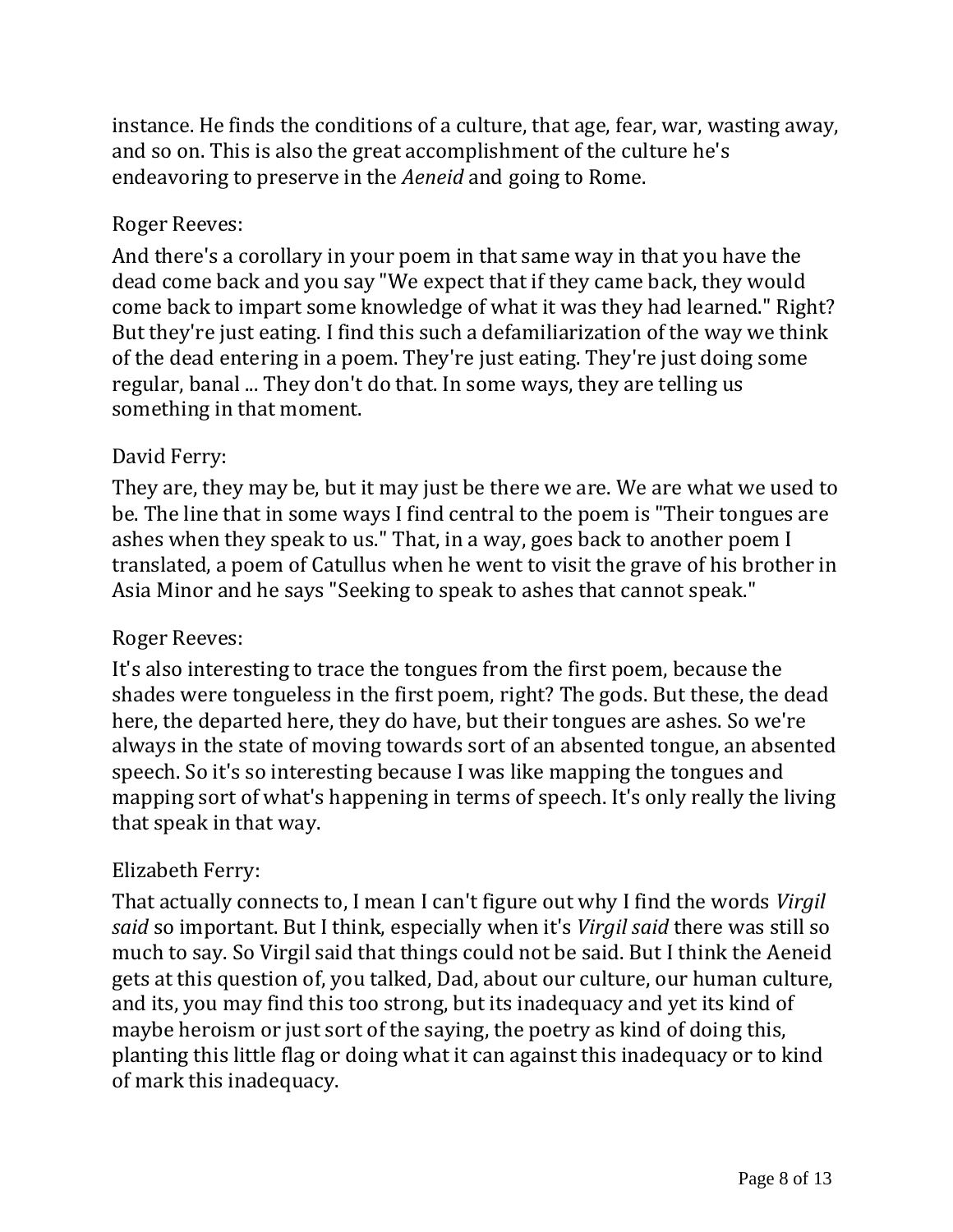David Ferry:

Virgil said, there was a great moment in the poem, because he dared to go down to the underworld and what he found down there was us with our limitations. It's not just Virgil that said this but the prior poet, the father of all poets in some ways, Orpheus and Eurydice.

Roger Reeves:

Yeah that makes me want to read this poem that I sent to you for today. I feel like I should read this poem right now. In this poem, I'm imagining two sort of mythological worlds, the world of Grendel and Beowulf and the world of Orpheus and Eurydice, that they're living, there's this sort of space in which they're all together.

So this is called

Grendel's Mother

[poem not transcripted]

Roger Reeves:

David Ferry:

That's so beautiful. That's so beautiful. Of course it's partly because it's memorializing a terrible event. It's talking about it without any self-pride in a sense that so often poems that memorialize great events that in some way or another the culture is trying to learn to be sharing in some way or another.

Roger Reeves:

Yeah.

David Ferry:

But that, that ending of the poem, that ceremonious ending of the poem is so earned by it. Thank you. I just-

Roger Reeves:

Yeah I was thinking, I've been really thinking about Grendel a lot and Beowulf, partly because I read ... Toni Morrison has a great essay on how evil has a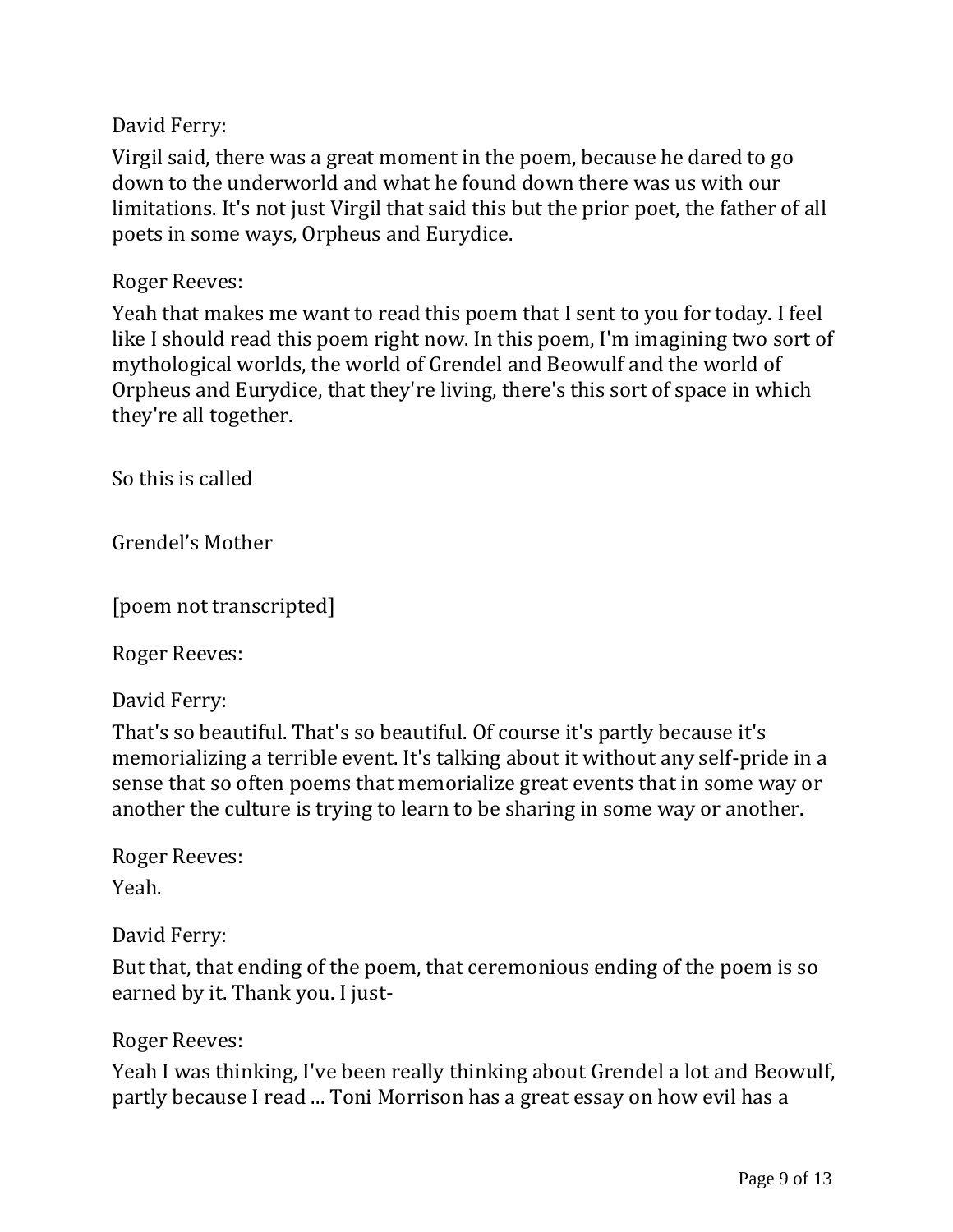mother but never has a father. I kept thinking about obviously George Floyd and for some reason I just feel, I'll say, I just think that Grendel was probably an African. I think Grendel, his mother, were probably Africans that lived in Scandinavia on the outside of some village in real life. This is how they were remembered. There's a way in which Grendel's mother is my mother. I think that she is the Black mother and she doesn't get to speak. I was thinking about George Floyd calling his mother from heaven down. To me, it's all the afterlife. I think that last line is really wild because that last line is of course a mother would want everything, any types of hunger, but not the hunger of heaven, which is the hunger of death. Right? Like I want my child to have everything but that.

We always think of heaven as solace but I'm sure mothers want their children to live. I just think of Grendel's mother as like, yeah, I think of her a lot. I think of my mother a lot.

## Elizabeth Ferry:

Because you have another poem about Grendel that also seems to be about what you're saying, about this kind of ... That Grendel is called to the hall of the, I won't have the language right, but he's called to the hall where these great songs, heroic songs and epics, he's kind of called. He has to be the monster.

Roger Reeves: Yes.

## Elizabeth Ferry:

He can't, there's no way that he can be in the story without being ... When I was hearing that last line, I wondered whether, that she doesn't want heaven because heaven is the heaven of these song cycles.

## Roger Reeves:

Yeah. One of the things that our conversations have taught me, David, is how ancient our struggles are. Our hungers, our desires. They're in every epic. They're in every ... There's a way in which, for me, you helped me, in our conversations touch that part of me that I think is hard to touch in our current moment, partly because I feel like we're in such a solipsistic era that we're not ... When Trump was elected, I turned back actually to people like Manning Marable and W.E.B. DuBois and I started reading Gilgamesh again, particularly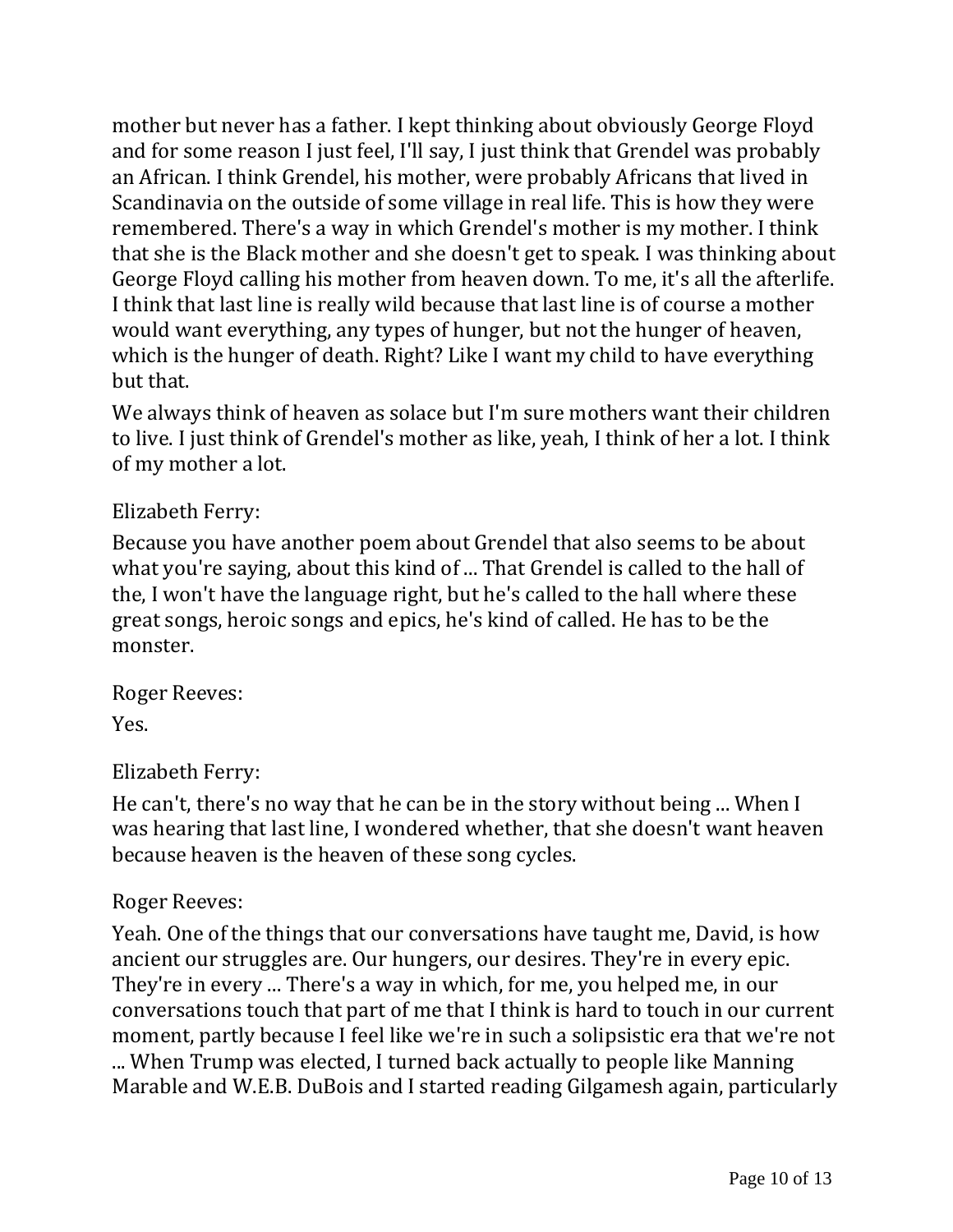during the pandemic, because I felt like that sort of ... Gilgamesh's inability to deal with Enkidu's death and how much that grief was just so overwhelming was what I was feeling and I know what Americans were feeling during COVID. These deaths are overwhelming. It was only when I would read, I would read it every morning for that first month of the pandemic, I just kept reading Gilgamesh and your translation because there was a way in which Gilgamesh was us, was me. He's just overwhelmed. One of the things that I think your poems do so well is they're simultaneously present and contemporary and then they're also ancient. They're being both. They're in joint with the time and out of joint with it.

#### Elizabeth Ferry:

Yeah. Sort of it's like ancient but also right there.

#### Roger Reeves:

This conversation is also making me think of your Arthur Gold poems, those conversations that are happening in the Arthur Gold poems in *Bewilderment*. Particularly, it's the one, I think it's called ... "Arthur Gold, Rome December 1973."

Actually what's funny is I was reading that last night in preparation for our discussion and it sent me into like a little poem. It sent me into thinking about repetition and all the different ways that repetition is participating in departure, in arrival. I wonder if you might talk a little bit about that. I wrote something I might share with you. I'm not sure. It's so new and fresh, the paint is super wet on it. But I wrote it thinking about our conversation today and your work in that. That also is in the underworld.

#### David Ferry:

The ways that those figures, his wife, mother, her mother, her aunt, whatever, are like three Fates. When they get on the bus and they don't know what's going to happen. They don't know Arthur had a daughter, a wonderful person, who was eight years old when he died. He was only 53 years old. But he sees the children outside the bus lights and it's if they're in the lights of the bus, it's as if they were having a party full of balloons and lights, like a celebration, a simple celebration of life, in a sense, that isn't taking place that way. It's their own fate. So when that heaven sent bus driver, when they're stepping out of the darkness in some place where they don't know where they were going but they step out and he says "The only thing that's necessary is corragio."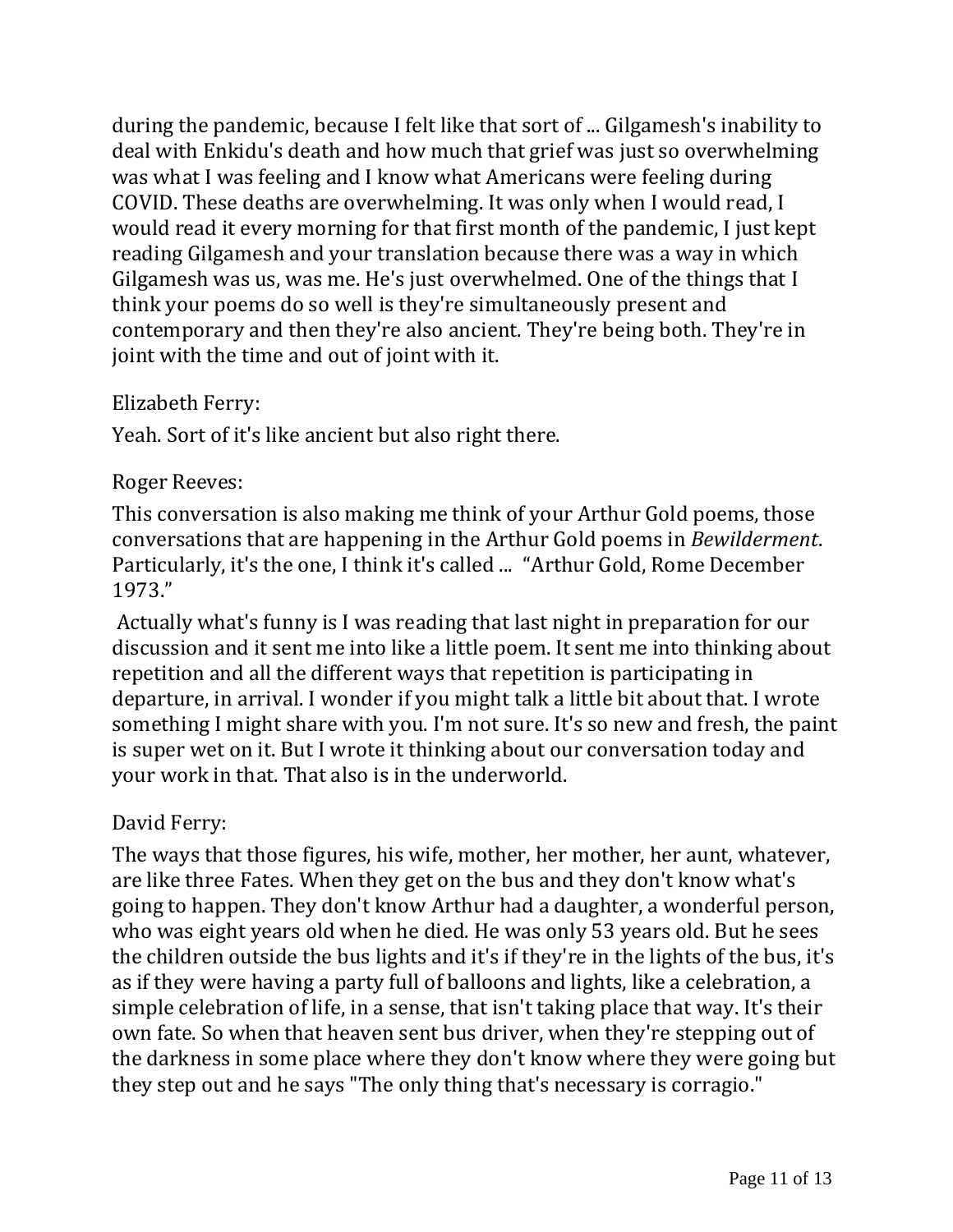Roger Reeves:

Yep. I'll read my wet paint. I'm not quite sure what the title will be. It might be the first line and it borrows heavily from the Arthur Gold poem I was just referring to as well as from the *Aeneid* Book Six. It's playing into that register.

[poem not transcribed]

# David Ferry:

I wish I had that poem to put besides Arthur's poem. Thank you so much.

## Roger Reeves:

Thank you David. David, your work is just ... I told my partner that I could respond to your poems for a lifetime. I could respond to you, I could spend the rest of my life just reading your poems and responding, just thinking alongside you. It's one of those things that I would have never imagined that I would find a friend like you and that your poems would open the world to me and open me to my own poems. **Thank you for thinking of me without knowing you were thinking of me.**

## David Ferry:

Well mutual what you're saying. Oh gosh. That word, destination, like a bus's destination. Where's it going? It's such a big word.

# Roger Reeves:

Also I realize that maybe the thing is that the dead aren't asking us to think about destination as much as they're asking us to think that it's not over. I was thinking about how my father, that death may be the sign of needing to be born, that spirit needs to be born again. The death is the future. The death is calling to the future as opposed to it stopping the present. That's why I say or my father, the child begging to be born. Maybe his death is him begging to be born. What happens if that is the actual thing, that that's actually what death is. So that's why it's a celebration. I think about in the Black church I grew up in it was supposed to be a celebration, but it was a celebration because you were going to go to heaven. What if it's a celebration because it's actually allowing for this other thing to occur that is just as big. Yeah, I don't know, I've just been thinking about that. I think because my father died right as my first child was born, it just seemed like such an interesting moment, an exchange. Yeah. I don't know. Just thinking.